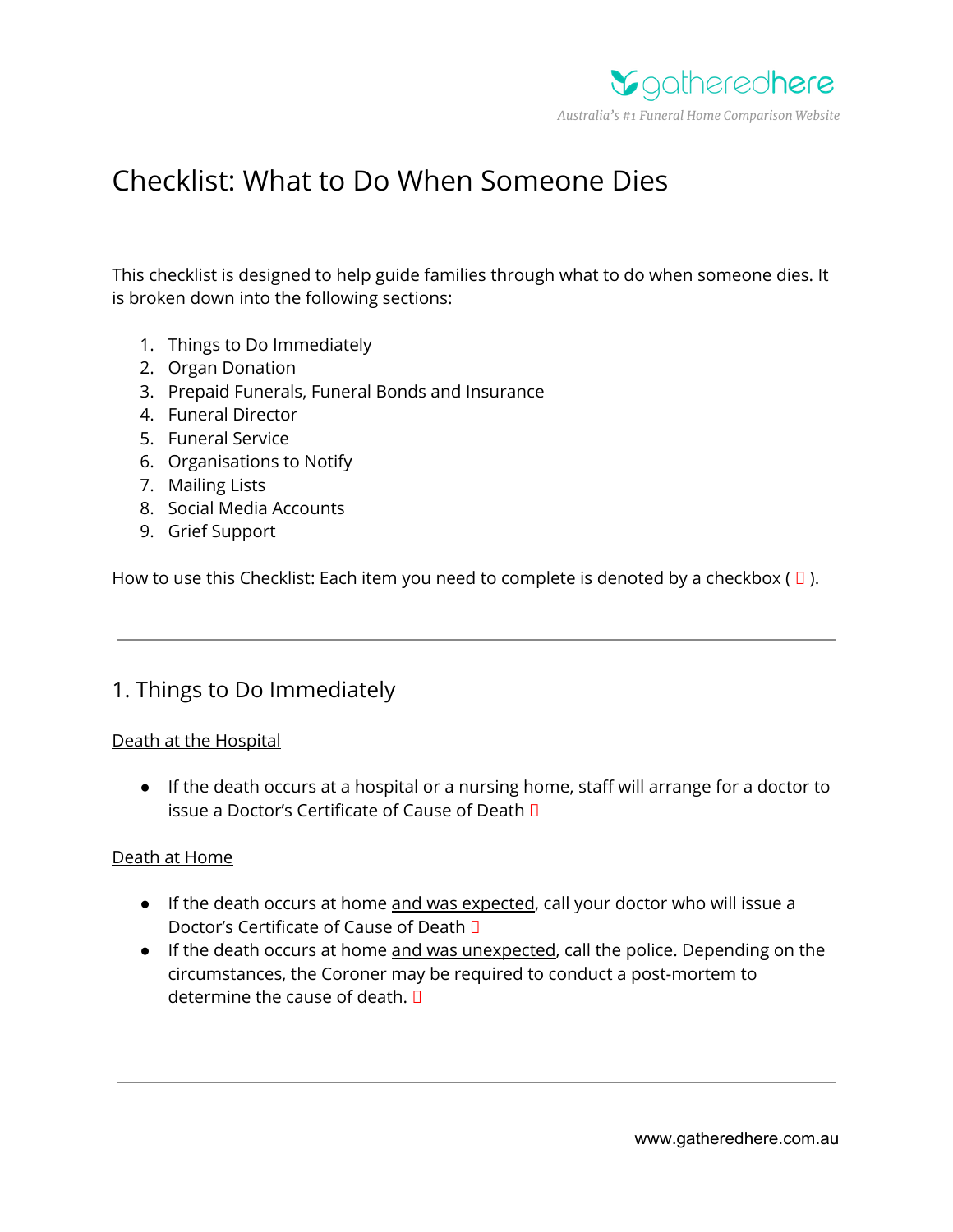

# 2. Organ Donation

- If you know the deceased is an organ donor, the next of kin will be required to provide their consent for organ donation to proceed  $\Box$
- If you do not know whether the deceased is an organ donor, the next of kin will be required to decide whether or not to donate the deceased's organs  $\square$

To check whether the deceased is an organ donor, you can contact the hospital to look up the Australian Organ Donor Register.

If consent to organ donation is provided, the deceased will be required to be taken to hospital immediately so that the donation process can be carried out.

# 3. Prepaid Funerals, Funeral Bonds and Insurance

Before taking any further steps, it's important to understand if the deceased had made any existing funeral and/or financial arrangements for their funeral.

### Prepaid Funeral

- If the deceased has a prepaid funeral, contact the relevant funeral director (and ignore sections 4 and 5 below)  $\Box$
- If you are unsure whether the deceased has a prepaid funeral, you will usually be able to find a copy of the funeral plan with their solicitor or the Executor of the will  $\square$

### Funeral Bond

● If the deceased has a funeral bond, it can be used to assist with funeral costs. A funeral bond may nominate a preferred funeral director, so be sure to check.  $\square$ 

### Insurance

● Check whether the deceased had any insurance (such as funeral, life, accident, private health or sickness insurance). If so, call the relevant company to see if they are entitled to a payout.  $\square$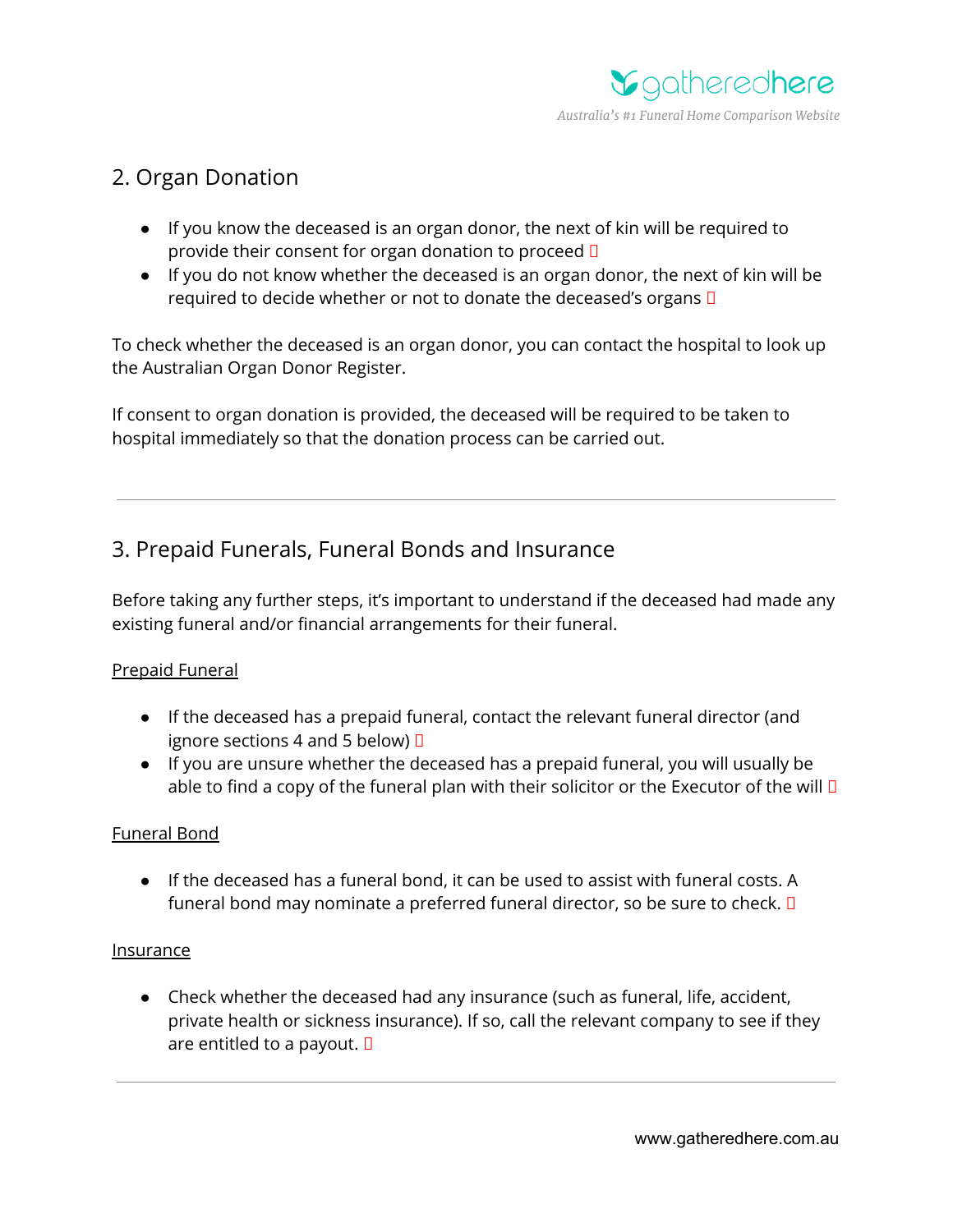

### 4. Funeral Director

### Preferred Funeral Director

● If the deceased has a preferred/nominated funeral director, contact them to collect the body  $\Box$ 

### No Preferred Funeral Director

● If the deceased does not have a preferred/nominated funeral director, you will need to find a funeral director  $\Pi$ 

Finding and choosing a funeral director can be a difficult task with hundreds of different options, all at different price points and service levels. Our website makes it easy to compare local funeral directors and make the right decision. To start your search:

- 1. Go to www.gatheredhere.com.au
- 2. Select burial or cremation
- 3. Select the type of funeral you would like to arrange
- 4. Type in your postcode and click "Compare"

### 5. The Funeral Service

 $\bullet$  Plan the funeral service  $\P$ 

There's a lot that goes into planning a funeral service, and you will need to make a number of important decisions. Before you meet with your chosen funeral director, it's sensible to have an idea of the type of funeral you would like to plan. To simplify the process, you can use our Funeral Planning Checklist (www.gatheredhere.com.au/funeral-planning-checklist), which sets out everything you need to arrange and decide on in order to plan a funeral.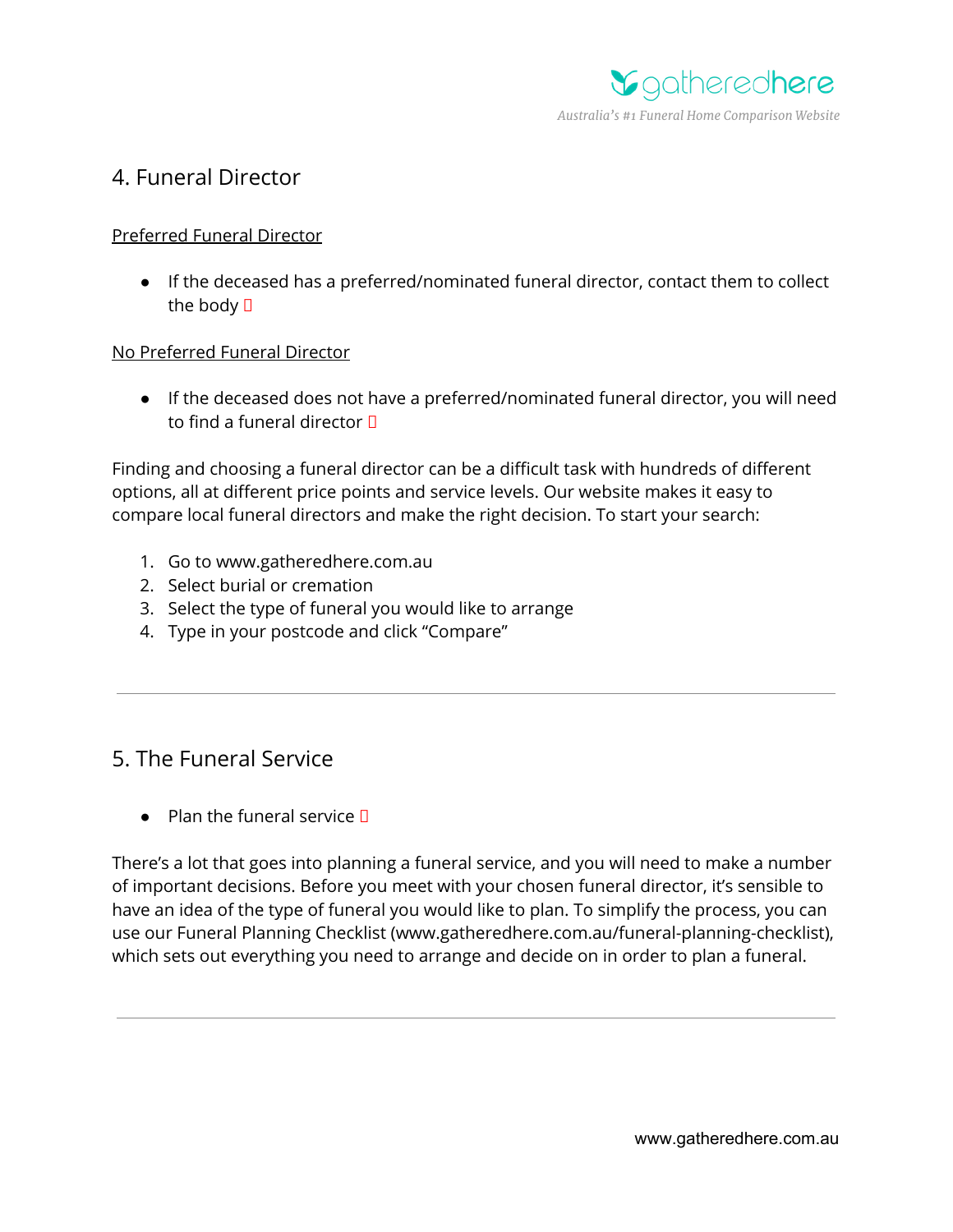

# 6. Paying for the Funeral

- $\bullet$  Identify sources of funds that will help you pay for the funeral  $\square$
- Set a budget for the funeral  $\square$

Funerals are expensive. In Australia, the average cost of a cremation is \$7,420 while the average cost of a burial is approximately \$19,000. If you are working to a tight budget, there are a number of options for more affordable funerals (see our guide to Cheap Funerals in Australia).

Depending on your circumstances, the following funds may be available to you:

- Insurance or funeral bond payouts
- Money in the deceased's bank account
- Superannuation funds
- Government allowances or bereavement payments
- Bereavement payments for veterans or Indigenous Australians
- Assistance from clubs, trade unions, or associations the deceased was a member of

For further information on the types of financial assistance available, see our Guide to Assistance with Funeral Costs.

# 6. Organisations to Notify

● Notify the relevant organisations using this checklist from the Department of Human Services

# 7. Mailing Lists

- If you want to stop marketing and advertising being sent, register the deceased's details on the Association for Data-driven Marketing and Advertising website
- Alternatively, make a written request to the address below  $\square$